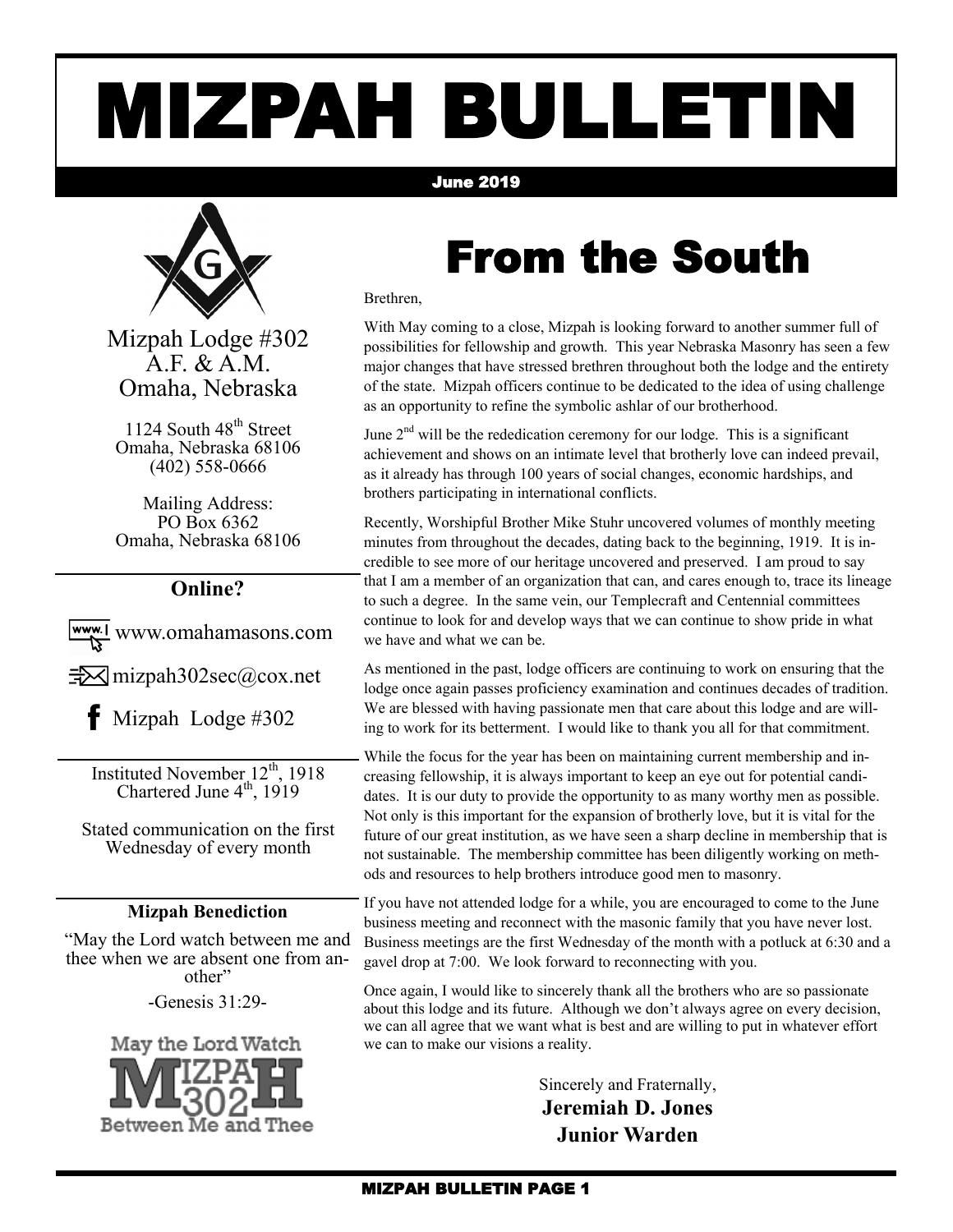

#### Sunday June 2

Mizpah Lodge Rededication Ceremony 3 PM Reception to Follow

#### Wednesday June 5

Potluck Dinner 6:30pm Business Meeting 7:00pm

#### Wednesday June 12

EA Practice 6:30pm JW Jeremiah Jones in charge Current officers required

#### Wednesday June 19

FC Practice 6:30pm SW Tom Gibbs in charge Current officers required

#### Wednesday June 26

Fellowship Archery and Axe Games 11106 Q Street 7:00 PM Spouses Welcome (no kids)

#### **FROM THE STONE MASON TO THE FREE MASON by a Brotherhood of Freemasons Guy Chassagnard**

Despite all the efforts of research and analysis which have long been made in the past, by a variety of learned historians and Masonic specialists, no one can, even today, attempt to draw up a complete and undeniable history of universal Freemasonry. No one can yet say, without a strong risk of error, that the stonecutters, masons and builders of gothic cathedrals, castles and various buildings were once Free (Stone) Masons rather than Masons... free of birth, body and serfdom.

What is possible to accept, because it is relatively easy to determine, is the medieval era, so conducive to the construction of great religious and seigniorial buildings, saw the birth and development of various and numerous companies, guilds, associations or brotherhoods; motivated by social or corporate obligations, which brought together lords, masters, fellows and apprentices on whom they imposed the principles of virtue, integrity and ethical behavior, both secular and religious.

There is apparently no historical and societal connection between the Bolognese Masters of the Wall, living in the thirteenth century; the Scottish operative masons working, under the authority of William Schaw, in the late sixteenth; and the early members of the Ancient and Right Worshipful Fraternity of Free-Masons, who celebrated the St. John the Baptist's Day in London, in the year 1717.

It seems, however, that all these men – devoted to the material or moral construction of human Society – were animated by the same determination, the same faith and the same desire to achieve the same spiritual Truth. The important thing for today's Freemason is not so much to know for sure where he comes from, but to discover and understand the motivations of the Masters of thought and action who have long since disappeared, but who used during their lives – in one way or another –, the same tools, and the same symbols as those which continue to offer lessons in the present Masonic rites and rituals.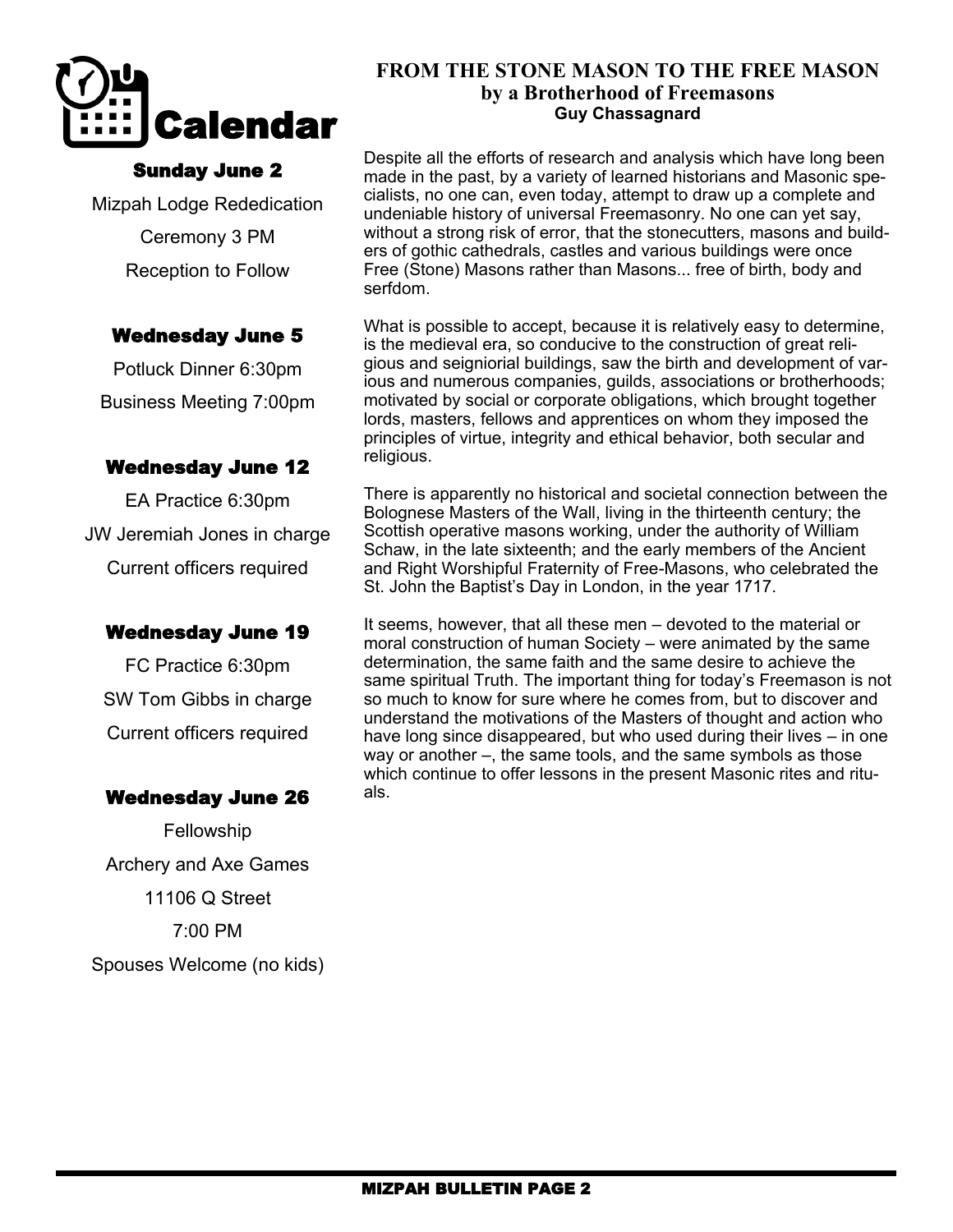## 2019 **Officers**

| W Jeffrey Coleman (Brenda)  Worshipful Master<br>2327 Hanscom Blvd.<br>Omaha, NE 68144 Cell (402) 290-7243                 |  |
|----------------------------------------------------------------------------------------------------------------------------|--|
| Thomas Gibbs  Senior Warden<br>1145 Park Avenue                                                                            |  |
| Omaha NE 68105 Cell (402) 680-6678                                                                                         |  |
| Jeremiah Jones (Kimberly) Junior Warden<br>2804 Jackson St.                                                                |  |
| Bellevue NE 68005  Cell (402) 507-7190                                                                                     |  |
| W Adam Lowder (Mollie)  Treasurer<br>10925 Weber St.<br>Omaha NE 68142  Cell (402) 850-6001                                |  |
|                                                                                                                            |  |
| W Ben Zaayer (Stacy)  Secretary<br>5604 N. 162 <sup>nd</sup> St. Res (402) 933-4668<br>Omaha NE 68116  Cell (402) 880-3028 |  |
| W Michael Tomasiewicz  Chaplain<br>1404 P St.                                                                              |  |
| Tekamah NE 68061 Cell (402) 838-9977                                                                                       |  |
| 6757 S. 90 <sup>th</sup> St                                                                                                |  |
| Lincoln NE 68526 Cell (402) 719-0942                                                                                       |  |
| James Schmidt (Elizabeth) Junior Deacon<br>3021 S 72 <sup>nd</sup> Ave                                                     |  |
| Omaha NE 68124 Cell (402) 916-0262                                                                                         |  |
| T.J Brumfield (Sarah)  Senior Steward<br>1210 S. 25 <sup>th</sup> Ave                                                      |  |
| Omaha NE 68105  Cell (402) 880-7823                                                                                        |  |
| 9336 Berry Plz. Apt. 192 Res (402) 331-6342<br>Omaha NE 68127  Cell (402) 980-5394                                         |  |
| 8702 S. 17 <sup>th</sup> St.                                                                                               |  |
| Bellevue NE 68147  Res (402) 292-2801                                                                                      |  |

This is the reason that led us to conduct a thorough reading of the available texts relating to Masonry written by medieval societies, building and corporative fraternities. We deliver in this book, the most significant part of them, in the evident incapacity to reproduce all in their entirety.

Our begins with Bologna's Statutes of the Wall Masters, dated 1248 and ends with the first book revealing the practice of the three symbolic degrees of modern Freemasonry: Masonry Dissected, by Samuel Prichard (1730). We found it necessary to include in our work the full text of James Anderson's Constitutions (1723), still considered a fundamental Charter by Freemasons of all countries.

In our translations and transcriptions (many of them unpublished until now) we have tried to be faithful to the original text, while making use (with as much simplicity as possible) of contemporary language; allowing readers to determine freely and draw their own conclusions about the real origins of Freemasonry, as we know and practice it today.

N.B. - There have been endless debates between Masonic Researchers about the origin of the term Free-Mason. Two theories have been commonly expressed:

1. - In the medieval times, continental Masons were gathered in a Franc-Mestier (Free-Craft), with special charges and rights; in 1315, King Louis X,"The Stubborn," banned serfdom all over the French royal lands: so all his subjects became Francs (free of serfdom) men.

2 - In the same period, in Britain, only qualified Masons were authorized to cutter and carve the free stone, a stone without any grain, proper to carving.

Another clue may be found in this book: according to the Old Charges, in the old times, a Mason had to be free of birth and free of service; so he was, undoubtedly, a… Freemason.